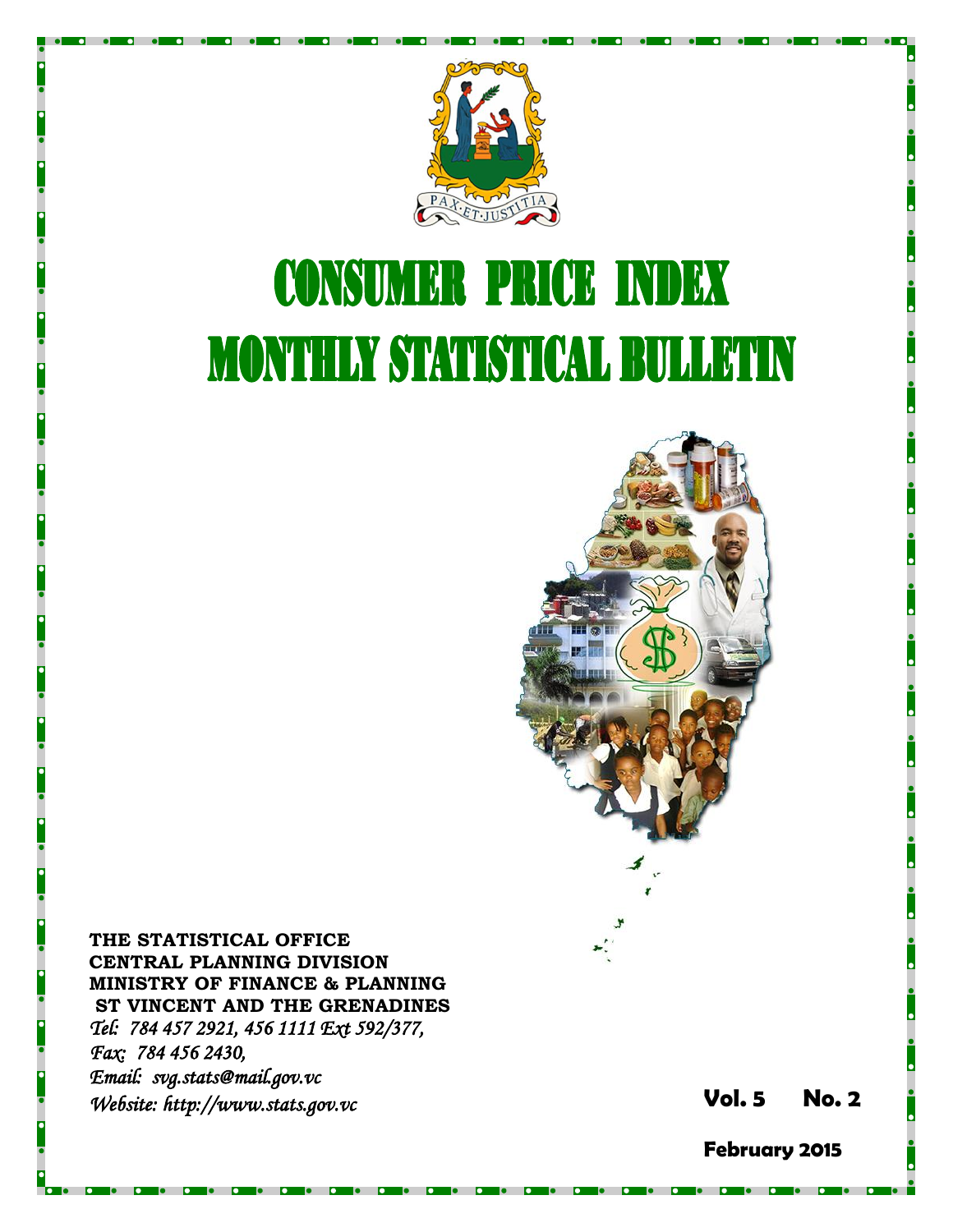# **TABLE OF CONTENTS**

## **Page No.**

|                | Analysis $-$                                                                        |    |
|----------------|-------------------------------------------------------------------------------------|----|
|                |                                                                                     |    |
| Table No.      |                                                                                     |    |
| 1              | <b>Average Retail Price of Selected Items</b>                                       | 3  |
| 2              | Average Retail Price of Selected Items FEBRUARY 2015 compared<br>with FEBRUARY 2014 | 4  |
| 3              | The Consumer Price Index by main groups                                             | 8  |
| $\overline{4}$ | The Consumer Price Index contribution to change by Groups                           | 10 |
| 5              | Monthly Items by Group                                                              | 11 |
|                | Chart No.                                                                           |    |
|                |                                                                                     |    |

1 COICOP Percentage Change for the Month of FEBRUARY 2015 9

\* \* \*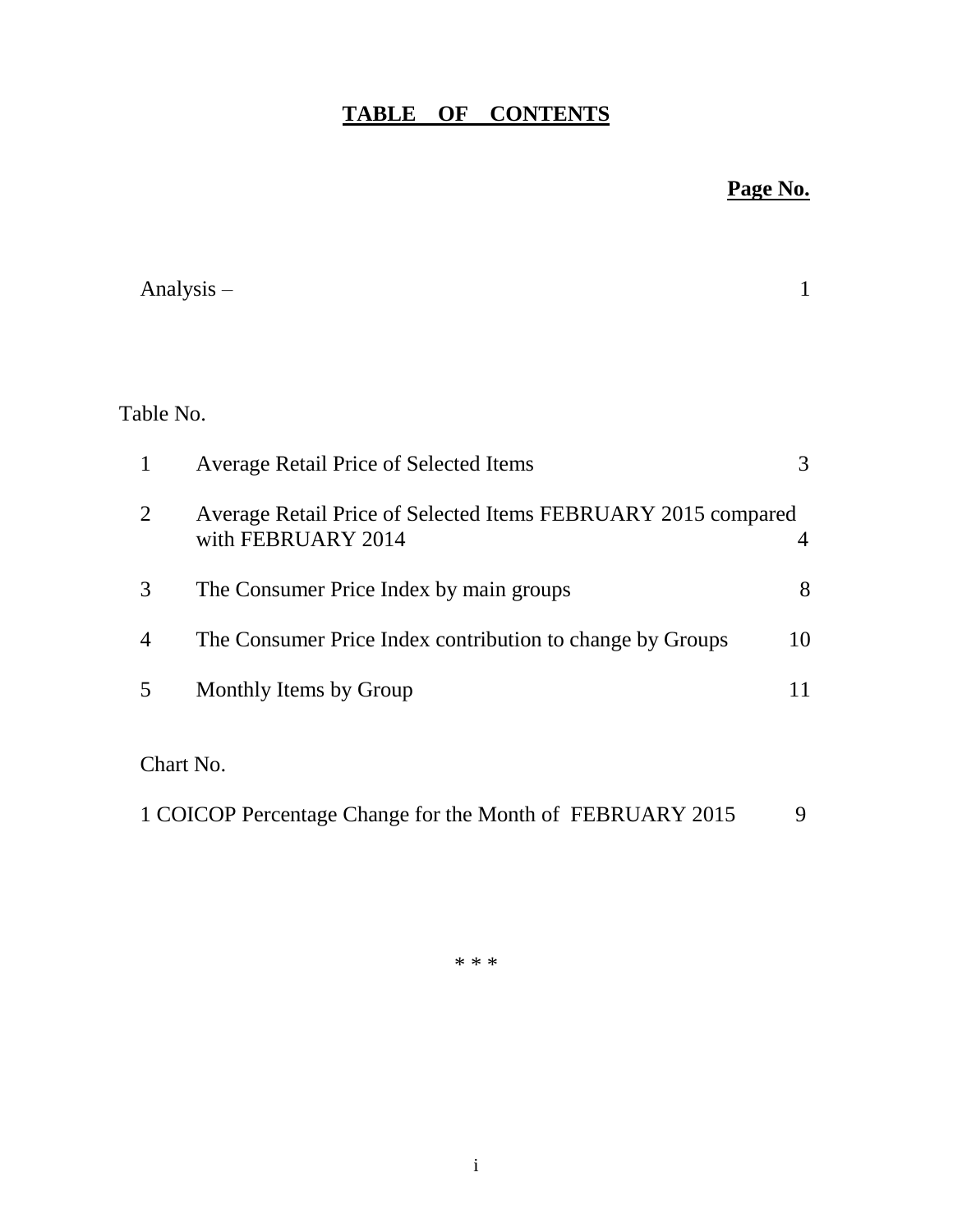## **FEBRUARY 2015**

The Consumer Price Index registered a decline of 1.4 percent for the month of February 2015. The "All Items" index was recorded at 106.0 for the month of February in comparison to 107.5 for the month of January 2015. The "point-to-point" inflation rate was recorded as negative 1.1 percent.

Four (4) groups recorded decreases during the month: "Housing, Water, Electricity, Gas and Other Fuels" (3.7 percent), "Transport" (2.4 percent), "Food and Non-Alcoholic Beverages" (0.5 percent) and "Furnishings, Household Equipment and Household Maintenance" (0.4 percent). Three (3) groups recorded increases during the month: "Communication" (1.7 percent), "Health" (1.2 percent), and "Alcoholic Beverages, Tobacco and Narcotics" (0.5 percent). Five (5) groups remained unchanged, "Clothing and Footwear", "Recreation and Culture", "Restaurants and Hotels", "Education" and "Miscellaneous Goods and Services".

The group index for "Housing, Water, Electricity, Gas and Other Fuels" declined by 3.7 percent as a result of a decrease in the cost of LPG cooking gas and electricity. The fall in the price for cooking gas was due to lower prices for the 25 lb cylinder gas (30.9 percent), 20 lb cylinder gas (29.9 percent) and the 100 lb cylinder gas (28.5 percent). Similarly, the decrease in the cost of electricity was as a result of a fall in the fuel surcharge rate which moved from 45.49 cents per kilowatt hour for January 2014 to 31.69 cents per kilowatt hour for February 2015.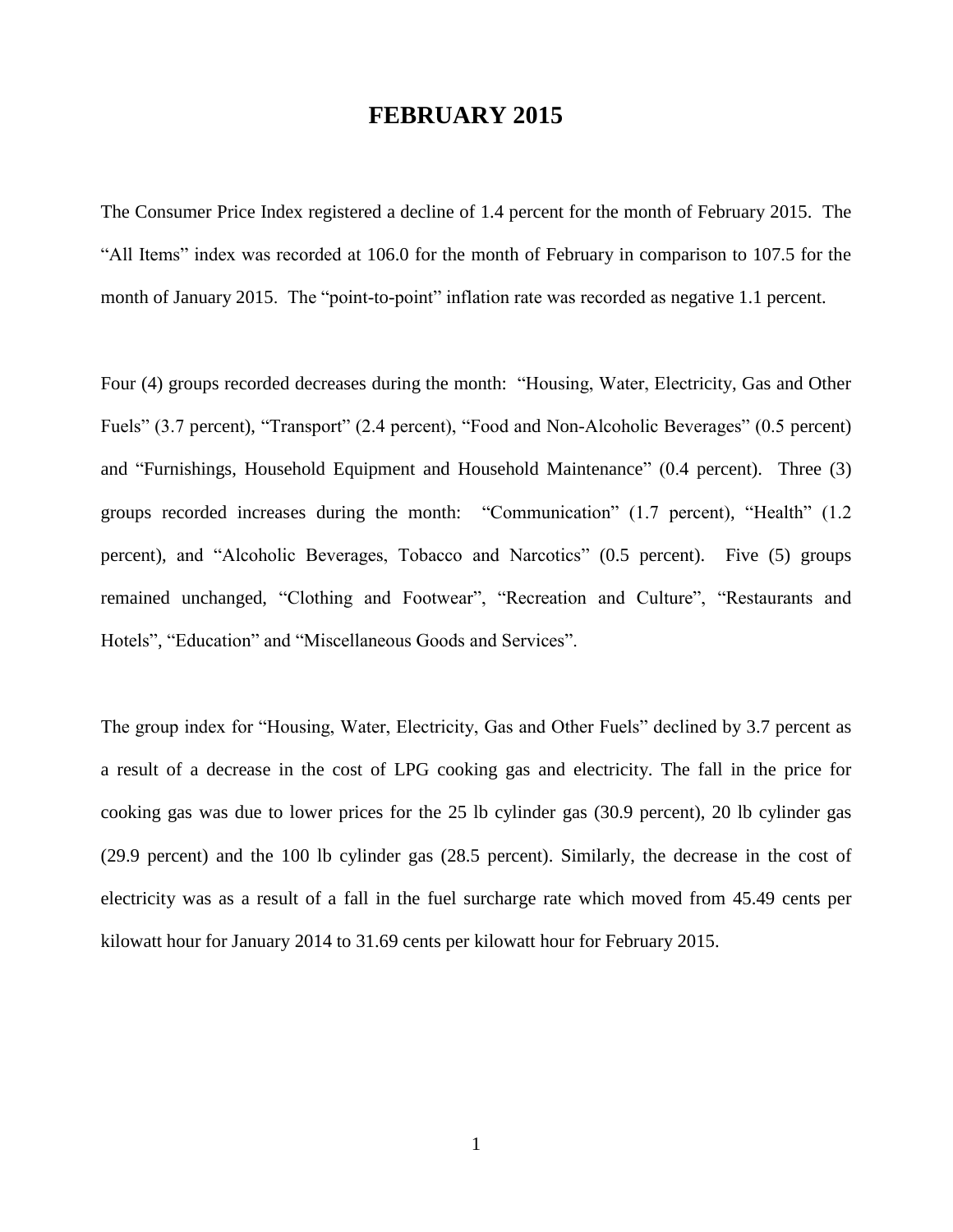The "Transport" index declined by 2.4 percent due to a decrease in the price of airfare from St Vincent and the Grenadines to New York (15.8 percent) and London (15.3 percent), as well as a reduction in the price of petrol (9.8 percent) and diesel (8.7 percent).

The 0.5 percent decrease in the "Food and Non-Alcoholic Beverages" index was attributed to a decrease in the price of some food items such as: tomatoes (22.7 percent), pawpaw (12.9 percent), cabbage (12.0 percent), eddoes (6.9 percent), chicken wings (4.6 percent), tannias (3.8 percent) and powdered milk - full cream (2.0 percent).

The index for the group "Furnishings, Household Equipment and Household Maintenance" declined by 0.4 percent mainly as a result of a decrease in the price of a chest of drawers (20.0 percent) and a five piece dining set (19.2 percent).

The "Communication" group index registered an increase of 1.7 percent as a result of increases in the price of several telephone rates namely: mobile to mobile calls to the United Kingdom (UK) (18.4 percent), mobile to mobile domestic calls (2.6 percent), mobile to mobile calls to the Rest of the World (5.3 percent), and mobile to fixed line domestic calls (2.4 percent).

Meanwhile, the index for the group "Health" grew by 1.2 percent due to an increase of 20.0 percent in the cost for gynaecologist consultation fee.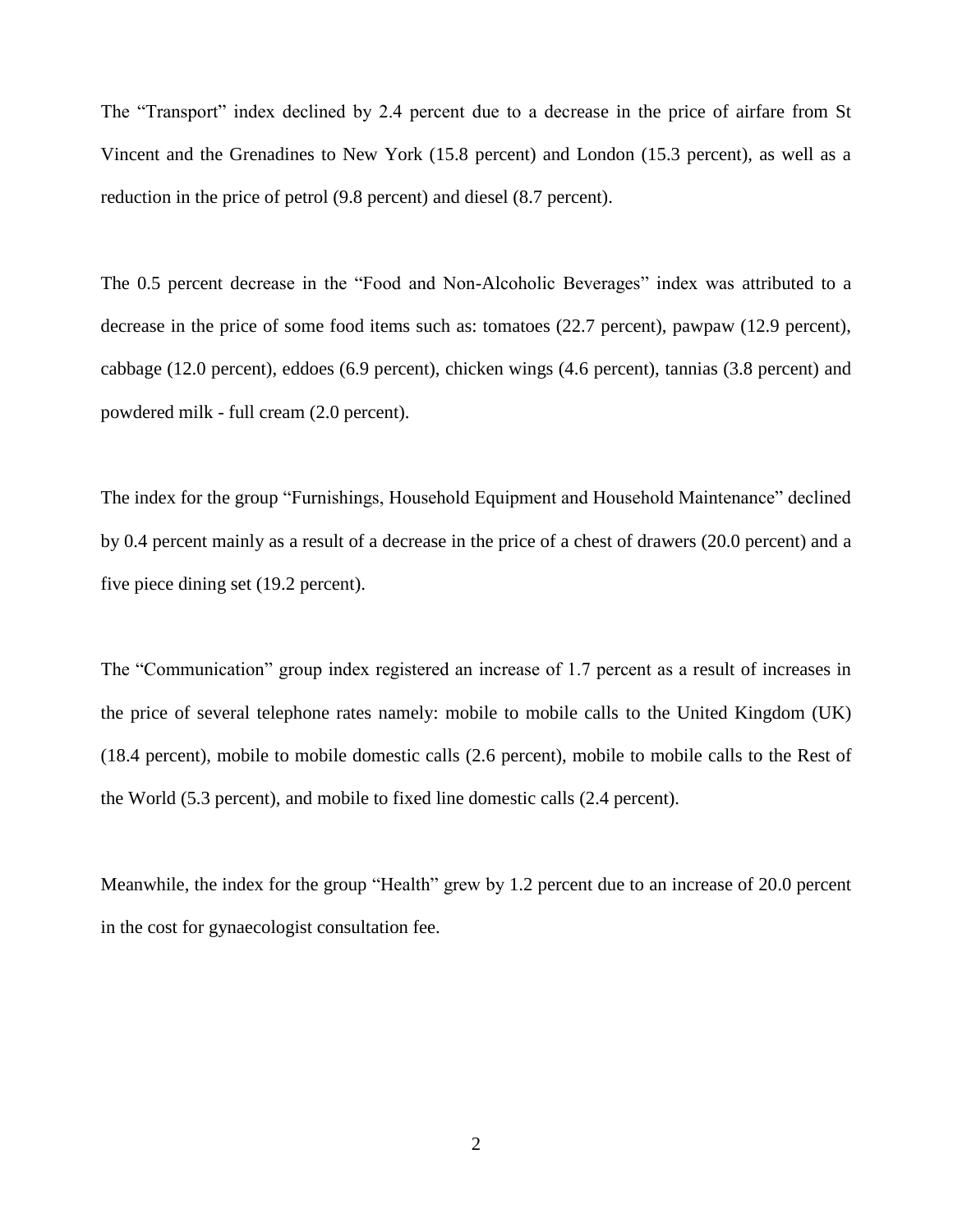### TABLE 1 AVERAGE RETAIL PRICE OF SELECTED ITEMS

|                                             | <b>UNIT</b>     | <b>AVERAGE PRICE</b> |                |              | <b>CHANGE PERCENTAGE</b> |  |
|---------------------------------------------|-----------------|----------------------|----------------|--------------|--------------------------|--|
| <b>ITEM</b>                                 | OF              | <b>ECS</b>           |                | IN           | <b>CHANGE</b>            |  |
|                                             | <b>QUANTITY</b> | <b>FEBRUARY</b>      | <b>JANUARY</b> | <b>PRICE</b> | $\mathbf{IN}$            |  |
|                                             |                 | 2015                 | 2014           |              | <b>PRICE</b>             |  |
| <b>INCREASED</b>                            |                 |                      |                |              |                          |  |
| Mozzarella cheese                           | Lb              | 15.16                | 14.22          | 0.94         | 6.61                     |  |
| Spinach                                     | Lb              | 2.99                 | 2.67           | 0.32         | 11.99                    |  |
| <b>English Potatoes</b>                     | Lb              | 2.34                 | 2.27           | 0.07         | 3.08                     |  |
| Pasta - Elbows                              | 340g Pk         | 4.36                 | 4.21           | 0.15         | 3.56                     |  |
| Pasta - Spaghetti                           | 340g Pk         | 5.10                 | 4.90           | 0.20         | 4.08                     |  |
| Sliced bacon                                | 12oz Pk         | 13.11                | 12.63          | 0.48         | 3.80                     |  |
| Apple juice                                 | 1 Litre         | 6.93                 | 6.67           | 0.26         | 3.90                     |  |
| Orange juice                                | 1 Litre         | 6.47                 | 6.36           | 0.11         | 1.73                     |  |
| Powdered chocolate                          | 300g Pk         | 10.58                | 10.46          | 0.12         | 1.15                     |  |
| Doctor's Fee - Gynaecologist                | 1 Visit         | 60.00                | 50.00          | 10.00        | 20.00                    |  |
| Mobile to Mobile - domestic (peak rate)     | 1 minute        | 0.80                 | 0.78           | 0.02         | 2.56                     |  |
| Mobile to Fixed line - domestic (peak rate) | 1 minute        | 0.86                 | 0.84           | 0.02         | 2.38                     |  |
| Mobile to Mobile - UK (day rate)            | 1 minute        | 1.48                 | 1.25           | 0.23         | 18.40                    |  |
| Mobile to Rest of the world (peak period)   | 1 minute        | 1.58                 | 1.50           | 0.08         | 5.33                     |  |
|                                             |                 |                      |                |              |                          |  |
|                                             |                 |                      |                |              |                          |  |
| <b>DECREASED</b>                            |                 |                      |                |              |                          |  |
| Eggs                                        | Doz             | 8.64                 | 8.79           | $-0.15$      | $-1.71$                  |  |
| Chicken - Wings                             | Lb              | 4.83                 | 5.06           | $-0.23$      | $-4.55$                  |  |
| Powdered Milk - Full cream                  | Lb              | 8.88                 | 9.06           | $-0.18$      | $-1.99$                  |  |
| Tannias                                     | Lb              | 2.76                 | 2.87           | $-0.11$      | $-3.83$                  |  |
| Tomatoes                                    | Lb              | 3.31                 | 4.28           | $-0.97$      | $-22.66$                 |  |
| Eddoes                                      | Lb              | 2.58                 | 2.77           | $-0.19$      | $-6.86$                  |  |
| Cabbage                                     | Lb              | 3.07                 | 3.49           | $-0.42$      | $-12.03$                 |  |
| Pawpaw                                      | Lb              | 1.62                 | 1.86           | $-0.24$      | $-12.90$                 |  |
| <b>Electricity Consumption Charge</b>       | 140KWH          | 114.37               | 133.69         | $-19.32$     | $-14.45$                 |  |
| Cooking gas                                 | 20Lb.Cyl.       | 31.25                | 44.56          | $-13.31$     | $-29.87$                 |  |
|                                             | 25Lb.Cyl.       | 37.75                | 54.67          | $-16.92$     | $-30.95$                 |  |
|                                             | 100Lb.Cyl.      | 148.50               | 207.78         | $-59.28$     | $-28.53$                 |  |
| Dining set 5pcs                             | Each            | 1592.62              | 1972.25        | $-379.63$    | $-19.25$                 |  |
| Chest of drawers - clear finish             | Each            | 1199.00              | 1499.00        | $-300.00$    | $-20.01$                 |  |
| Frying Pan - 8" non stick                   | Each            | 49.95                | 40.95          | 9.00         | 21.98                    |  |
| Petrol unleaded                             | 1 Gal.          | 11.47                | 12.72          | $-1.25$      | $-9.83$                  |  |
| Diesel fuel                                 | 1 Gal.          | 11.79                | 12.91          | $-1.12$      | $-8.68$                  |  |
| Passenger air transport St. Vincent to:     |                 |                      |                |              |                          |  |
| London                                      | Month           | 4105.80              | 4846.50        | $-740.70$    | $-15.28$                 |  |
| New York                                    | Month           | 2319.20              | 2755.10        | $-435.90$    | $-15.82$                 |  |
| Trinidad & Tobago                           | One way         | 513.54               | 537.17         | $-23.63$     | $-4.40$                  |  |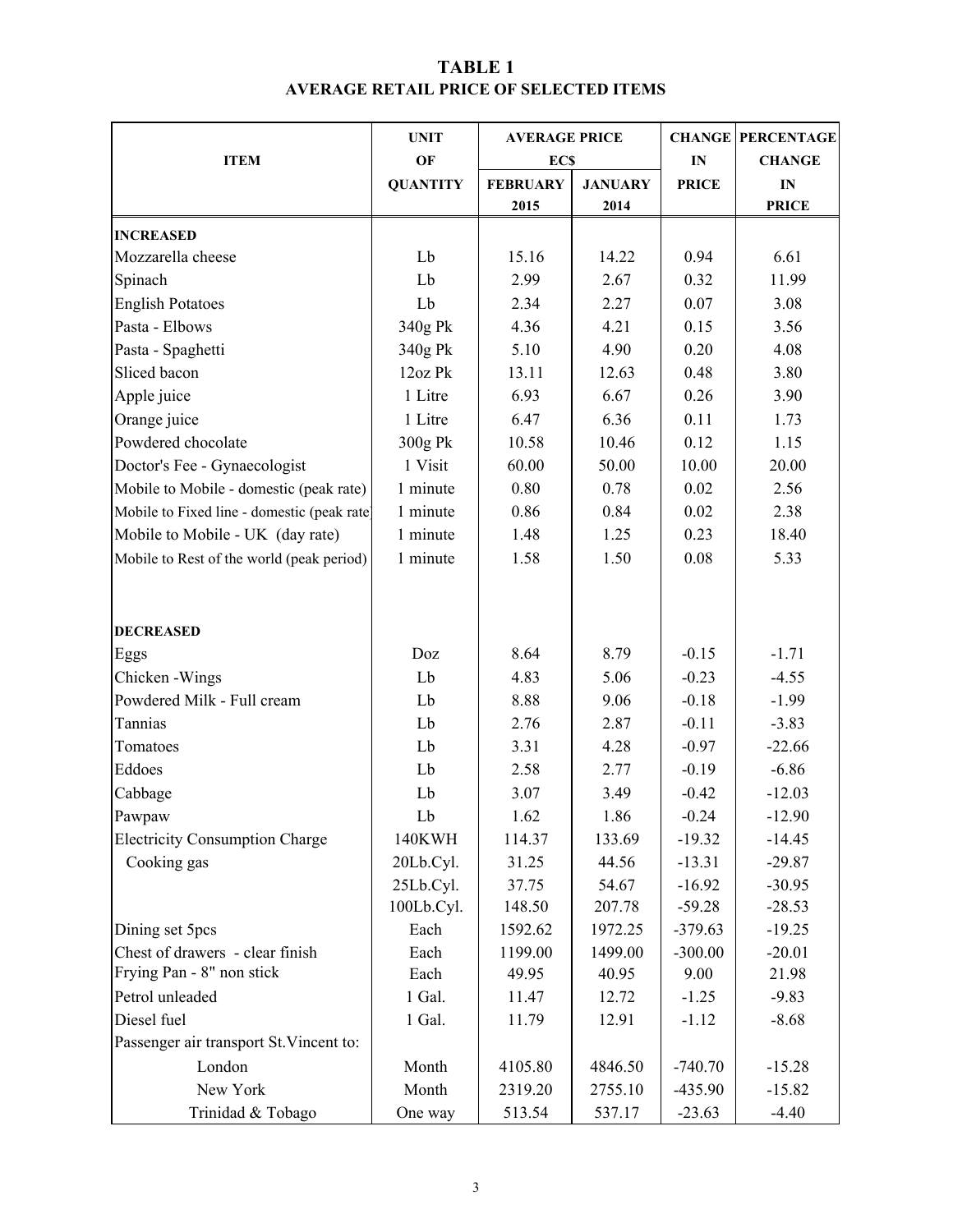#### TABLE 2 AVERAGE RETAIL PRICE OF SELECTED ITEMS FEBRUARY 2015 COMPARED WITH FEBRUARY 2014

| <b>ITEMS</b>                          | <b>UNIT</b>     | <b>AVERAGE</b>  |                 | <b>CHANGE</b> | PERCENTAGE    |
|---------------------------------------|-----------------|-----------------|-----------------|---------------|---------------|
|                                       | <b>OF</b>       | EC\$            |                 | IN            | <b>CHANGE</b> |
|                                       | <b>QUANTITY</b> | <b>FEBRUARY</b> | <b>FEBRUARY</b> | <b>PRICE</b>  | IN            |
|                                       |                 | 2015            | 2014            |               | <b>PRICE</b>  |
| <b>FOOD AND NON-ALCOHOLIC</b>         |                 |                 |                 |               |               |
| <b>BEVERAGES</b>                      |                 |                 |                 |               |               |
| Beef - Fresh                          | Lb.             | 8.00            | 8.00            | 0.00          | 0.00          |
| Chicken - Whole                       | Lb.             | 6.36            | 6.19            | 0.17          | 2.75          |
| Chicken - Leg Quarters                | Lb.             | 2.86            | 2.93            | $-0.07$       | $-2.39$       |
| Chicken - Backs                       | Lb.             | 1.67            | 1.70            | $-0.03$       | $-1.76$       |
| Chicken - Wings                       | Lb.             | 4.83            | 4.88            | $-0.05$       | $-1.02$       |
| <b>Turkey Wings</b>                   | Lb.             | 3.85            | 3.43            | 0.42          | 12.24         |
| Fish - Fresh (Deep Sea)               | Lb.             | 9.00            | 9.00            | 0.00          | 0.00          |
| Fish - Fresh (Jacks)                  | Lb.             | 5.00            | 5.00            | 0.00          | 0.00          |
| Fish - Fresh (Robins)                 | Lb.             | 4.00            | 5.00            | $-1.00$       | $-20.00$      |
| <b>Chicken Franks</b>                 | 340 g Pk        | 5.28            | 5.41            | $-0.13$       | $-2.40$       |
| Luncheon Meat (pork)                  | 340 g           | 7.60            | 7.75            | $-0.15$       | $-1.94$       |
| Codfish                               | Lb.             | 14.63           | 14.15           | 0.48          | 3.39          |
| Cornflakes                            | 12 oz           | 12.76           | 12.27           | 0.49          | 3.99          |
| Pasta - Elbows                        | 340 g           | 4.36            | 4.15            | 0.21          | 5.06          |
| Milk - Evaporated                     | $410g$ Tin      | 3.39            | 3.23            | 0.16          | 4.95          |
| Milk - Condensed                      | 397g Tin        | 3.54            | 3.31            | 0.23          | 6.95          |
| Bread-Small Loaf, white               | 5 Pk            | 1.99            | 1.99            | 0.00          | 0.00          |
| Bread - Large Sliced Pan Loaf (white) | Each            | 4.25            | 4.25            | 0.00          | 0.00          |
| Eggs                                  | Doz             | 8.64            | 8.61            | 0.03          | 0.35          |
| Orange Juice                          | 19 oz Tin       | 7.65            | 7.49            | 0.16          | 2.14          |
| Sugar - Brown (loose)                 | Lb.             | 1.42            | 1.54            | $-0.12$       | $-7.79$       |
| Sugar - White (loose)                 | Lb.             | 1.74            | 1.91            | $-0.17$       | $-8.90$       |
| Flour - Loose                         | Lb.             | 1.40            | 1.41            | $-0.01$       | $-0.71$       |
| Flour - Packaged (white)              | $2$ kg          | 6.75            | 6.74            | 0.01          | 0.15          |
| Flour - Packaged (wholewheat)         | $2\;{\rm kg}$   | 7.39            | 7.39            | 0.00          | 0.00          |
| Rice - Loose                          | Lb.             | 1.78            | 1.78            | 0.00          | 0.00          |
| Rice - Package                        | 2 kg            | 9.20            | 9.20            | 0.00          | 0.00          |
| <b>Bananas</b>                        | Lb.             | 1.31            | 1.33            | $-0.02$       | $-1.50$       |
| <b>Breadfruit</b>                     | Lb.             | 2.66            | 2.65            | 0.01          | 0.38          |
| Eddoes                                | Lb.             | 2.58            | 1.66            | 0.92          | 55.42         |
| Dasheens                              | Lb.             | 1.88            | 1.79            | 0.09          | 5.03          |
| <b>Sweet Potatoes</b>                 | Lb.             | 2.00            | 1.80            | 0.20          | 11.11         |
| Oranges                               | Each            | 0.74            | 0.80            | $-0.06$       | $-7.50$       |
| Tomatoes                              | Lb.             | 3.31            | 4.95            | $-1.64$       | $-33.13$      |
| Cooking Margarine                     | $445g$ Tub      | 7.90            | 7.80            | 0.10          | 1.28          |
| Vegetable Oil                         | 1 Litre         | 10.54           | 10.54           | 0.00          | 0.00          |
| Powdered Chocolate                    | 300g Pk         | 10.58           | 10.41           | 0.17          | 1.63          |
| Hairoun Fruit Cocktail (not cold)     | 280 ml Bottle   | 2.26            | 2.24            | 0.02          | 0.89          |
| Vitamalt                              | 310 ml Bottle   | 5.60            | 5.61            | $-0.01$       | $-0.18$       |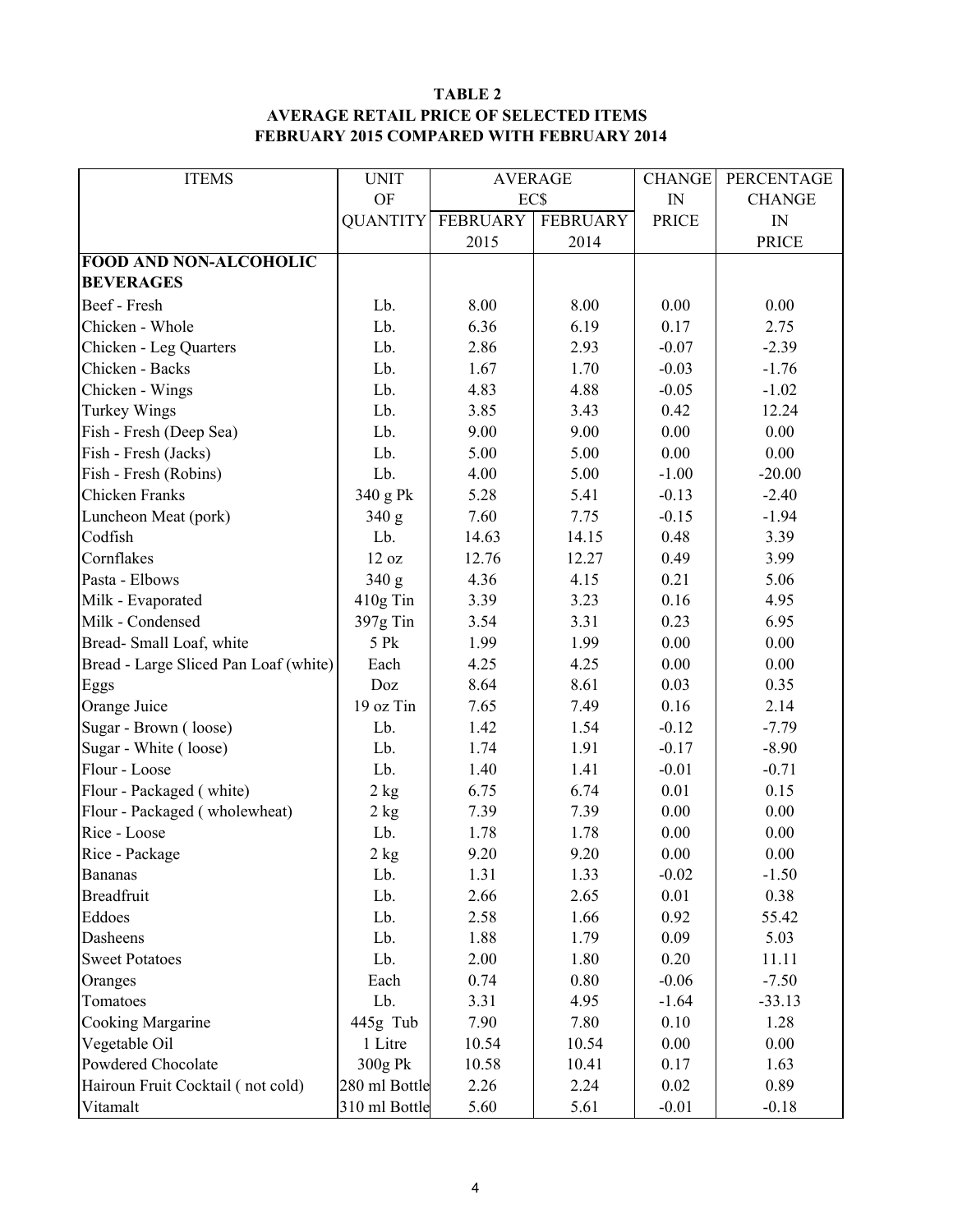#### TABLE 2 Cont'd AVERAGE RETAIL PRICE OF SELECTED ITEMS FEBRUARY 2015 COMPARED WITH FEBRUARY 2014

| <b>ITEMS</b>                                  | <b>UNIT</b> | <b>AVERAGE PRICE</b>     |                 |              | <b>CHANGE PERCENTAGE</b> |
|-----------------------------------------------|-------------|--------------------------|-----------------|--------------|--------------------------|
|                                               | <b>OF</b>   | EC\$                     |                 | IN           | <b>CHANGE</b>            |
|                                               |             | <b>QUANTITY FEBRUARY</b> | <b>FEBRUARY</b> | <b>PRICE</b> | IN                       |
|                                               |             | 2015                     | 2014            |              | <b>PRICE</b>             |
| ALCOHOLIC BEVERAGES, TOBACCO                  |             |                          |                 |              |                          |
| <b>&amp; NARCOTICS</b>                        |             |                          |                 |              |                          |
| Rum - Local (White)                           | 750 ml Bot. | 29.02                    | 29.02           | 0.00         | 0.00                     |
| Beer - Local                                  | 280 ml Bot. | 4.48                     | 4.51            | $-0.03$      | $-0.67$                  |
| Cigarettes                                    | Pkt. $(10)$ | 3.46                     | 3.47            | $-0.01$      | $-0.29$                  |
| Table wine (local)                            | 26 oz Bot.  | 18.58                    | 18.08           | 0.50         | 2.77                     |
| <b>CLOTHING &amp; FOOTWEAR</b>                |             |                          |                 |              |                          |
| Textile material - Terelyne                   | Yd.         | 47.95                    | 47.95           | 0.00         | 0.00                     |
| Textile material - Linen                      | Yd.         | 17.95                    | 17.95           | 0.00         | 0.00                     |
| Men's Shirts - Long Sleeve                    | Each        | 69.95                    | 69.95           | 0.00         | 0.00                     |
| Men's Jeans (long) - size 30                  | Each        | 39.95                    | 34.07           | 5.88         | 17.26                    |
| Men's Shoes -Formal                           | Pair        | 79.95                    | 79.95           | 0.00         | 0.00                     |
| Women's Shoes - Formal                        | Pair        | 110.00                   | 110.00          | 0.00         | 0.00                     |
| Women's 2Pc Skirtsuit (polyester) large       | Each        | 100.00                   | 100.55          | $-0.55$      | $-0.55$                  |
| Women's Blouse (cotton/Spandex)               | Each        | 25.00                    | 24.65           | 0.35         | 1.42                     |
| HOUSING, WATER, ELECTRICITY                   |             |                          |                 |              |                          |
| <b>GAS AND OTHER FUELS</b>                    |             |                          |                 |              |                          |
| Rent:                                         |             |                          |                 |              |                          |
| Unfurnished House -2 Bedrooms                 | 1Mth        | 546.43                   | 546.43          | 0.00         | 0.00                     |
| Unfurnished House -3 Bedrooms                 | 1Mth        | 612.50                   | 612.50          | 0.00         | 0.00                     |
| Furnished Apartment - 2 Bedrooms              | 1Mth        | 791.67                   | 791.67          | 0.00         | 0.00                     |
| Cement - Portland (grey)                      | 94 Lbs      | 24.90                    | 24.75           | 0.15         | 0.61                     |
| Galvanise Sheets 10 ft.                       | 1 Length    | 86.38                    | 86.39           | $-0.01$      | $-0.01$                  |
| Oil Paint                                     | 1 Gal.      | 100.00                   | 110.00          | $-10.00$     | $-9.09$                  |
| Lumber -Dressed Treated Yellow Pine (1x12x12) | 1 Length    | 68.07                    | 67.10           | 0.97         | 1.45                     |
| Water - Consumption Charge                    | 5000 Gals.  | 37.50                    | 37.50           | 0.00         | 0.00                     |
| Kerosene                                      | 1 Gal.      | 12.40                    | 13.93           | $-1.53$      | $-10.98$                 |
| Charcoal                                      | 1 Sack      | 40.00                    | 40.00           | 0.00         | 0.00                     |
| <b>Cooking Gas</b>                            | 20 Lb. Cyl. | 31.25                    | 44.56           | $-13.31$     | $-29.87$                 |
| <b>Electricity Consumption Charge</b>         | 140 KWH     | 114.37                   | 137.66          | $-23.29$     | $-16.92$                 |
| <b>FURNISHING, HOUSEHOLD</b>                  |             |                          |                 |              |                          |
| <b>EQUIPMENT AND HOUSEHOLD</b>                |             |                          |                 |              |                          |
| <b>MAINTENANCE</b>                            |             |                          |                 |              |                          |
| Bed - Cherry 54"x75"                          | Each        | 1,162.50                 | 1,162.50        | 0.00         | 0.00                     |
| Double size sheets - coloured/cotton          | Each        | 88.80                    | 88.80           | 0.00         | 0.00                     |
| Frying Pan - 12" - non-stick                  | Each        | 52.76                    | 52.76           | 0.00         | $0.00\,$                 |
| Laundry Soap                                  | Each        | 1.14                     | 1.10            | 0.04         | 3.64                     |
| Electrical Bulb - 60W                         | Each        | 5.87                     | 5.50            | 0.37         | 6.73                     |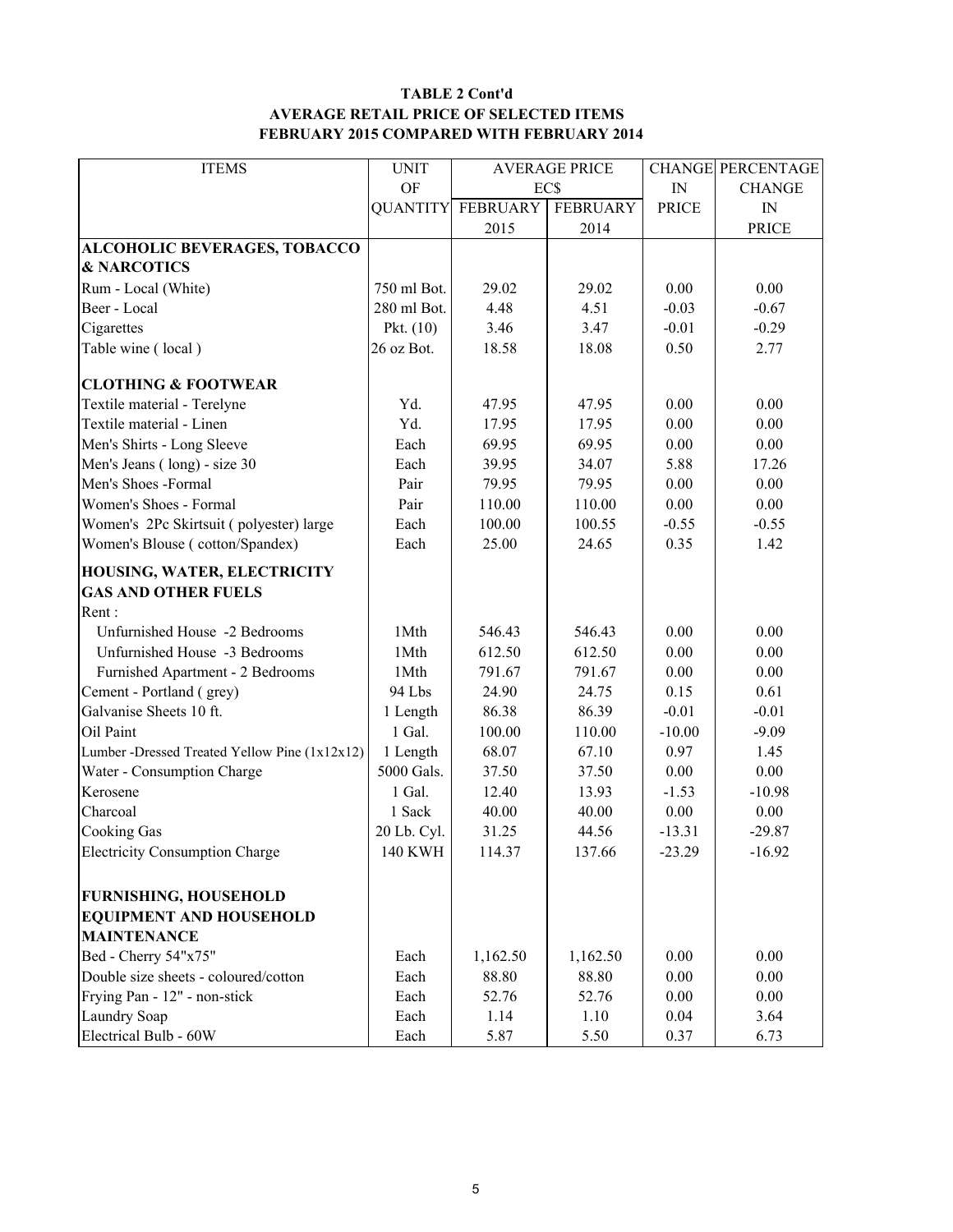#### TABLE 2 Cont'd AVERAGE RETAIL PRICE OF SELECTED ITEMS FEBRUARY 2015 COMPARED WITH FEBRUARY 2014

| <b>ITEMS</b>                                 | <b>UNIT</b>     | <b>AVERAGE PRICE</b> |                 | <b>CHANGE</b> | PERCENTAGE    |
|----------------------------------------------|-----------------|----------------------|-----------------|---------------|---------------|
|                                              | OF              |                      | EC\$            |               | <b>CHANGE</b> |
|                                              | <b>QUANTITY</b> | <b>FEBRUARY</b>      | <b>FEBRUARY</b> | <b>PRICE</b>  | IN            |
|                                              |                 | 2015                 | 2014            |               | <b>PRICE</b>  |
| <b>HEALTH</b>                                |                 |                      |                 |               |               |
| Doctor's Fee - Gynaecologist                 | 1 Visit         | 60.00                | 50.00           | 10.00         | 20.00         |
| Eye Care                                     | 1 Test          | 100.00               | 100.00          | 0.00          | 0.00          |
| Hospitalisation (Private Ward)               | 1 Day           | 75.00                | 75.00           | 0.00          | 0.00          |
| Drug for Hypertension                        | 1 Mth supply    | 3.50                 | 3.50            | 0.00          | 0.00          |
| Drug for Diabetes                            | 1 Mth supply    | 13.70                | 14.10           | $-0.40$       | $-2.84$       |
| Cough, Cold Preparation                      | 125 ml.         | 15.58                | 15.52           | 0.06          | 0.39          |
| Dental Care                                  | 1 Visit         | 116.67               | 114.17          | 2.50          | 2.19          |
| Chest X-ray                                  | 1 Test          | 120.00               | 110.00          | 10.00         | 9.09          |
|                                              |                 |                      |                 |               |               |
| <b>TRANSPORT</b>                             |                 |                      |                 |               |               |
| Petrol - Unleaded                            | 1 Gal.          | 11.47                | 13.95           | $-2.48$       | $-17.78$      |
| Vehicle License (car) - not exd. 2000 lbs    | 1 Year          | 470.00               | 470.00          | 0.00          | 0.00          |
| Bus Fare - Mesopotamia                       | One Way         | 3.00                 | 3.00            | 0.00          | 0.00          |
| Boat Fare - Bequia                           | One Way         | 25.00                | 25.00           | 0.00          | 0.00          |
|                                              |                 |                      |                 |               |               |
| <b>COMMUNICATION</b>                         |                 |                      |                 |               |               |
| Telephone Service - rental of line- domestic | 1 Month         | 23.46                | 23.46           | 0.00          | 0.00          |
| Telephone - Consumption Charge               | 226 Units       | 18.08                | 18.08           | 0.00          | 0.00          |
| <b>Internet Charge</b>                       | 1 Month         | 101.70               | 101.70          | 0.00          | 0.00          |
| Fixed Line Domestic Rate - peak              | 1 Minute        | 0.08                 | 0.08            | 0.00          | 0.00          |
| Mobile to Mobile - domestic                  | 1 Minute        | 0.80                 | 0.73            | 0.07          | 9.59          |
|                                              |                 |                      |                 |               |               |
| <b>RECREATION AND CULTURE</b>                |                 |                      |                 |               |               |
| Television 26 " Flat panel                   | Each            | 1,999.00             | 1,999.00        | 0.00          | 0.00          |
| Cable TV Basic Charge                        | 1 Month         | 74.75                | 74.75           | 0.00          | 0.00          |
| Laptop Computer -13.3 " screen 2 GB          | Each            | 3,832.24             | 3,499.00        | 333.24        | 9.52          |
| Desktop Computer - 14" Monitor 3 GB          | Each            | 2,071.45             | 1,891.32        | 180.13        | 9.52          |
| Car Remote Control                           | Each            | 250.00               | 250.00          | 0.00          | 0.00          |
| Dog Food (Canned)                            | 374 g Tin       | 3.29                 | 3.21            | 0.08          | 2.49          |
| Dance Admission to Night Club                | Per Person      | 20.00                | 20.00           | 0.00          | 0.00          |
| Carnival costume and Band Fees (Adult)       | Each            | 250.00               | 300.00          | $-50.00$      | $-16.67$      |
|                                              |                 |                      |                 |               |               |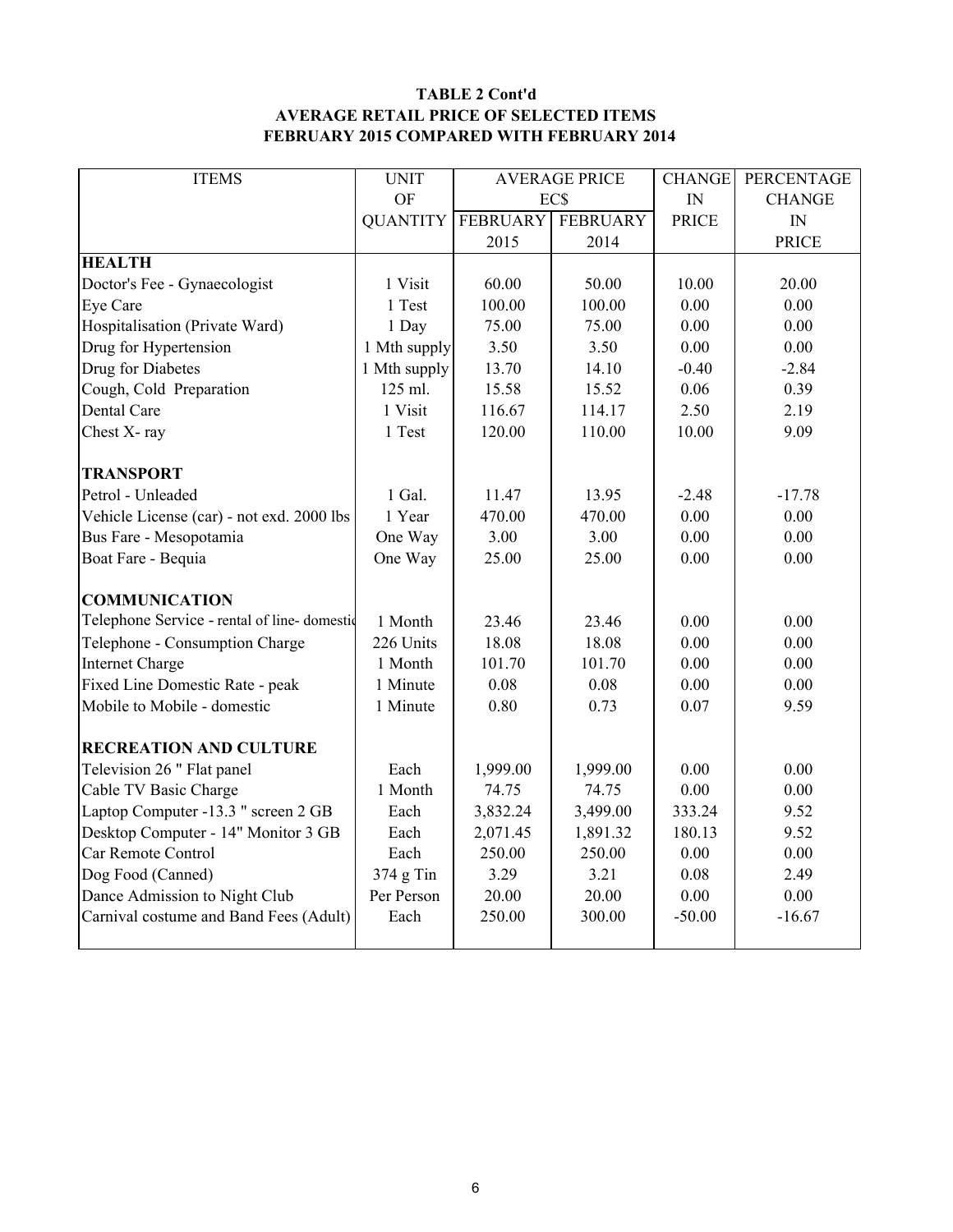#### TABLE 2 Cont'd AVERAGE RETAIL PRICE OF SELECTED ITEMS FEBRUARY 2015 COMPARED WITH FEBRUARY 2014

| <b>ITEMS</b>                        | <b>UNIT</b>       | <b>AVERAGE PRICE</b>     |                 | <b>CHANGE</b> | PERCENTAGE    |
|-------------------------------------|-------------------|--------------------------|-----------------|---------------|---------------|
|                                     | OF                |                          | EC\$            |               | <b>CHANGE</b> |
|                                     |                   | <b>QUANTITY FEBRUARY</b> | <b>FEBRUARY</b> | <b>PRICE</b>  | IN            |
|                                     |                   | 2015                     | 2014            |               | <b>PRICE</b>  |
|                                     |                   |                          |                 |               |               |
| <b>EDUCATION</b>                    |                   |                          |                 |               |               |
| Pre-Primary - Private               | 1 Month           | 205.00                   | 205.00          | 0.00          | 0.00          |
| Primary School Fee - Private        | 1 Term            | 650.00                   | 650.00          | 0.00          | 0.00          |
| Secondary School Fee - Private      | 1 Term            | 100.00                   | 100.00          | 0.00          | 0.00          |
| Newspaper - Local                   | Each              | 1.50                     | 1.33            | 0.17          | 12.78         |
| Exercise Book - Primary - 24 leaves | Each              | 0.85                     | 0.85            | 0.00          | 0.00          |
| <b>Lead Pencils</b>                 | Each              | 0.92                     | 0.92            | 0.00          | 0.00          |
| Mathematics Textbook - From 4       | Each              | 80.16                    | 74.60           | 5.56          | 7.45          |
| Tuition for local evening classes   | 1 Subject         | 100.00                   | 100.00          | 0.00          | 0.00          |
|                                     |                   |                          |                 |               |               |
| <b>RESTAURANTS AND HOTELS</b>       |                   |                          |                 |               |               |
| Chicken Lunch - regular             | Each              | 13.86                    | 13.86           | 0.00          | 0.00          |
| Fish Lunch - regular                | Each              | 15.10                    | 15.10           | 0.00          | 0.00          |
| Fast Food - 2 Pc Chicken and Fries  | Each              | 16.85                    | 16.85           | 0.00          | 0.00          |
|                                     |                   |                          |                 |               |               |
| <b>MISCELLANEOUS GOODS</b>          |                   |                          |                 |               |               |
| <b>AND SERVICES</b>                 |                   |                          |                 |               |               |
| Toilet Soap                         | 125g              | 3.46                     | 3.46            | 0.00          | 0.00          |
| Toothpaste                          | 130g Tube         | 9.17                     | 9.03            | 0.14          | 1.55          |
| Men's Haircut                       | 1 Visit           | 10.00                    | 10.00           | 0.00          | 0.00          |
| Women's Hairdressing (Relaxer)      | 1 Visit           | 64.81                    | 64.81           | 0.00          | 0.00          |
| Disposable Diapers (medium)         | 10 per Pk.        | 12.76                    | 12.85           | $-0.09$       | $-0.71$       |
| Health Insurance - Group (family)   | $\geq$ 3 Ppersons | 307.00                   | 278.70          | 28.30         | 9.22          |
| Legal Expenses (Affidavit)          | Fee               | 250.00                   | 250.00          | 0.00          | 0.00          |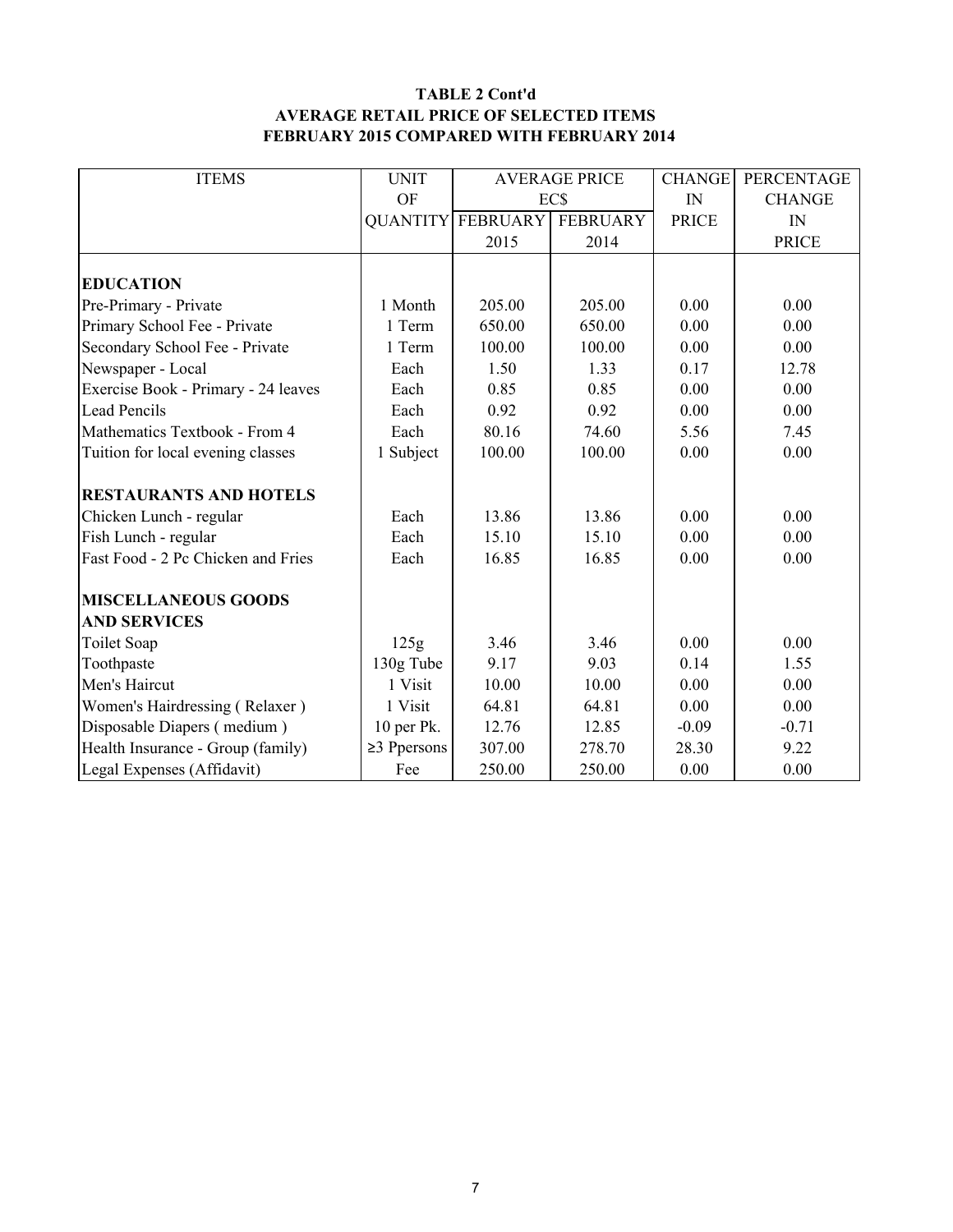#### TABLE 3 THE CONSUMER PRICE INDEX BY MAIN GROUPS JANUARY 2010 = 100

|     | <b>GROUP</b><br><b>WEIGHT</b>                                     |        | <b>JANUARY</b> | <b>FEBRUARY</b> | <b>FEBRUARY</b> | PERCENTAGE CHANGE<br><b>OVER PREVIOUS:</b> |                                |  |  |
|-----|-------------------------------------------------------------------|--------|----------------|-----------------|-----------------|--------------------------------------------|--------------------------------|--|--|
|     |                                                                   |        | 2015           | 2015            | 2014            | <b>MONTH</b><br><b>JANUARY</b>             | <b>YEAR</b><br><b>FEBRUARY</b> |  |  |
|     | 01. Food and Non-Alcoholic Beverages                              | 21.91  | 112.9          | 112.3           | 112.7           | $-0.5$                                     | $-0.4$                         |  |  |
|     | 02. Alcoholic Beverages, Tobacco & Narcotics                      | 3.87   | 109.1          | 109.6           | 109.1           | 0.5                                        | 0.5                            |  |  |
|     | 03. Clothing and Footwear                                         | 3.22   | 102.8          | 102.8           | 105.5           | 0.0                                        | $-2.6$                         |  |  |
|     | 04. Housing, Water, Electricity, Gas and other<br>Fuels           |        | 103.5          | 99.7            | 104.4           | $-3.7$                                     | $-4.5$                         |  |  |
|     | 05. Furnishings, Household Equipment and<br>Household Maintenance | 6.59   | 101.6          | 101.2           | 101.1           | $-0.4$                                     | 0.1                            |  |  |
|     | 06. Health                                                        | 1.79   | 102.8          | 104.0           | 103.4           | 1.2                                        | 0.6                            |  |  |
| 07. | Transport                                                         | 11.84  | 124.5          | 121.5           | 122.8           | $-2.4$                                     | $-1.1$                         |  |  |
|     | 08. Communication                                                 | 9.41   | 100.3          | 102.0           | 96.5            | 1.7                                        | 5.7                            |  |  |
|     | 09. Recreation and Culture                                        | 3.81   | 102.6          | 102.6           | 102.9           | 0.0                                        | $-0.3$                         |  |  |
|     | 10. Education                                                     | 1.32   | 109.0          | 109.0           | 109.3           | 0.0                                        | $-0.3$                         |  |  |
|     | 11. Restaurants and Hotels                                        | 1.87   | 103.3          | 103.3           | 103.0           | 0.0                                        | 0.3                            |  |  |
|     | 12. Miscellaneous Goods and Services                              | 4.31   | 101.0          | 101.0           | 100.7           | 0.0                                        | 0.3                            |  |  |
|     | <b>ALL ITEMS</b>                                                  | 100.00 | 107.5          | 106.0           | 107.2           | $-1.4$                                     | $-1.1$                         |  |  |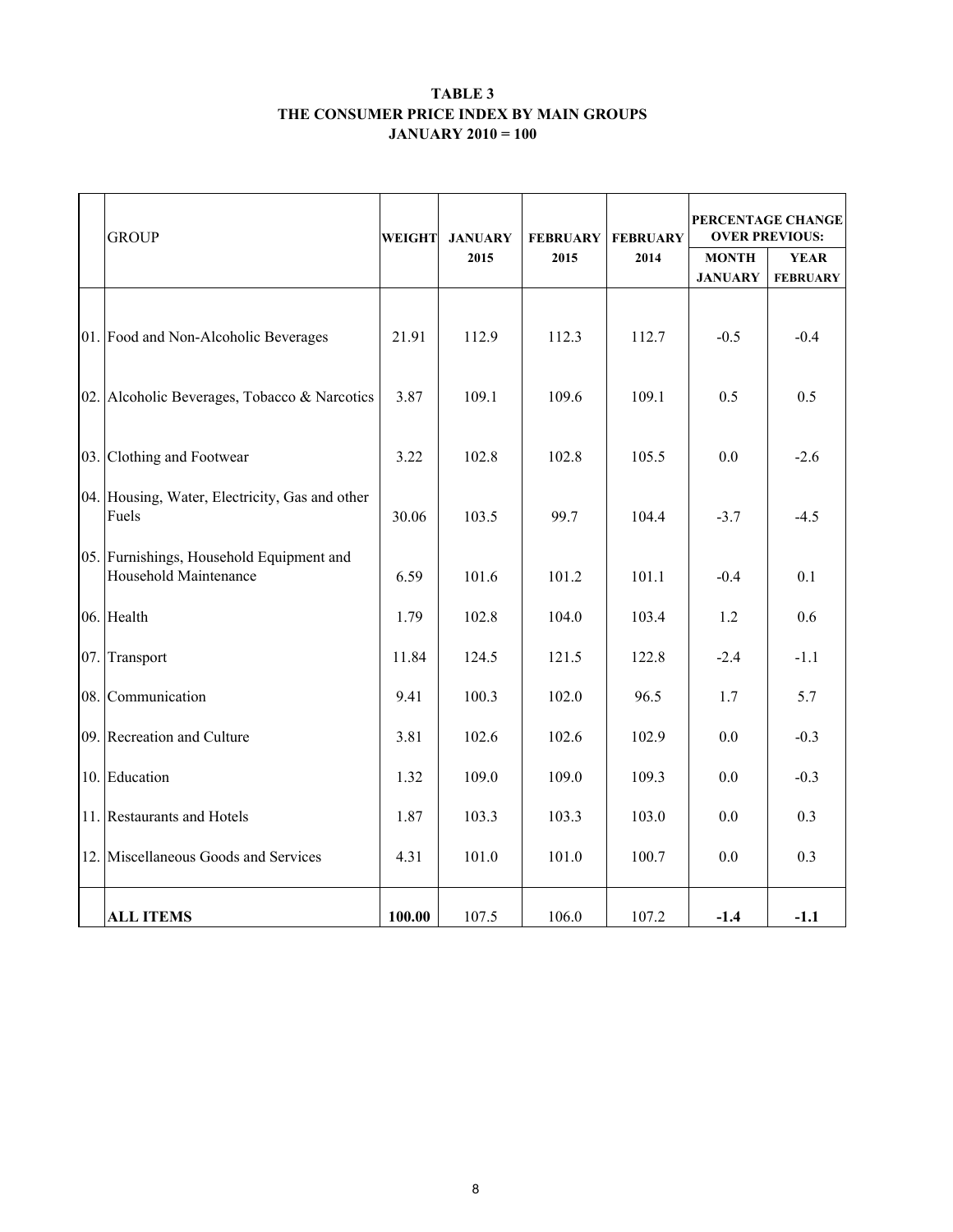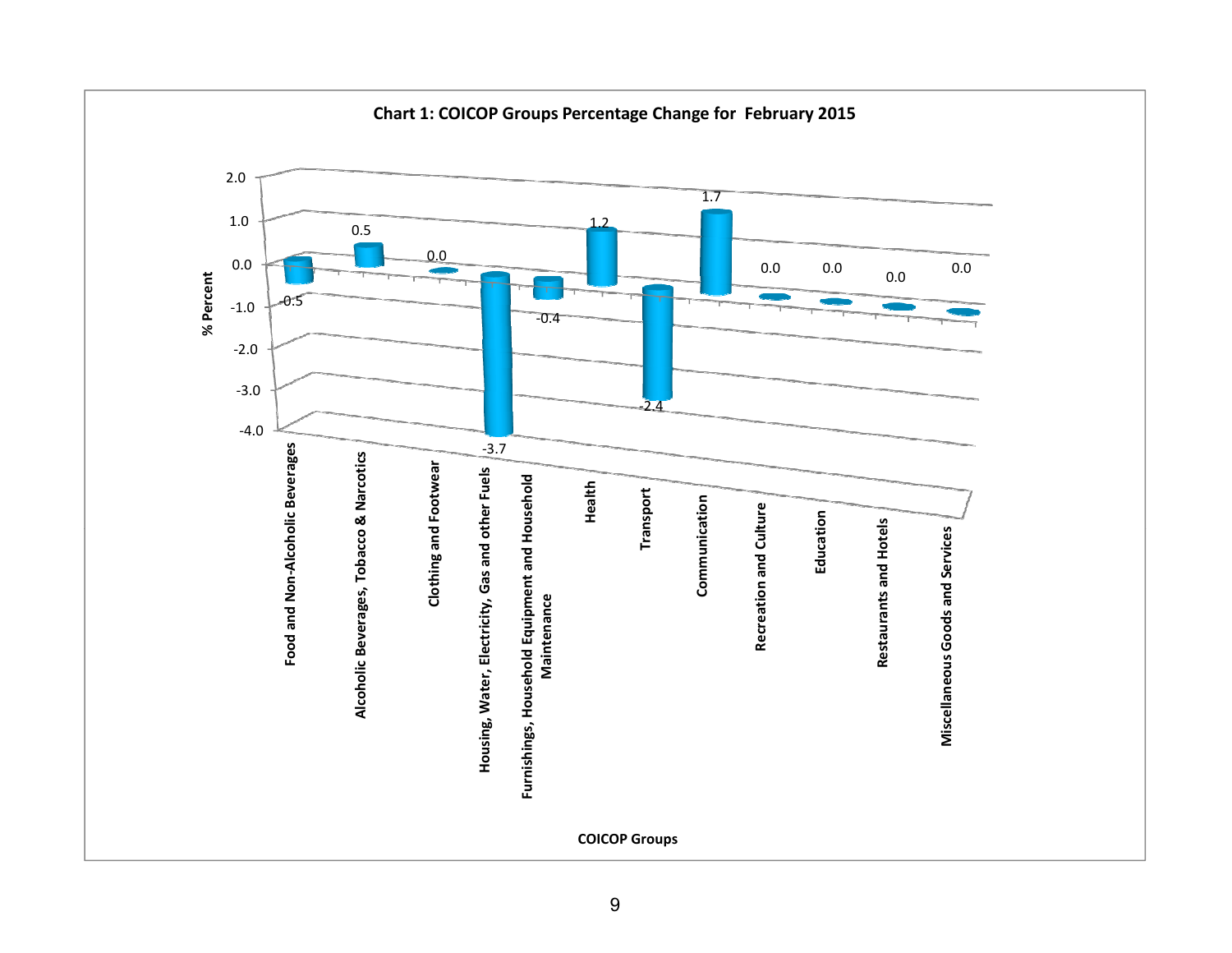#### CONTRIBUTION TO CHANGE TABLE 4 THE CONSUMER PRICE INDEX BY MAIN GROUPSJANUARY 2010 = 100

|    |                                                               |               |                |                 |            | <b>Cost Weight</b> |                 | Change in | Contribution                       |
|----|---------------------------------------------------------------|---------------|----------------|-----------------|------------|--------------------|-----------------|-----------|------------------------------------|
|    | <b>GROUP</b>                                                  | <b>WEIGHT</b> | <b>JANUARY</b> | <b>FEBRUARY</b> | Percentage | <b>JANUARY</b>     | <b>FEBRUARY</b> | Cost      | to                                 |
|    |                                                               |               | 2015           | 2015            | Change     | 2015               | 2015            | Weight    | Change                             |
|    |                                                               |               |                |                 |            |                    |                 |           | $\mathbf{0}_{\mathbf{0}}^{\prime}$ |
|    | 1. Food and Non-Alcoholic Beverages                           | 21.91         | 112.9          | 112.3           | $-0.5$     | 2,473.64           | 2,460.49        | $-13.1$   | $8.8\,$                            |
| 2. | Alcoholic Beverages, Tobacco & Narcotics                      | 3.87          | 109.1          | 109.6           | 0.5        | 422.22             | 424.15          | 1.9       | $-1.3$                             |
| 3. | Clothing and Footwear                                         | 3.22          | 102.8          | 102.8           | 0.0        | 331.02             | 331.02          | $0.0\,$   | 0.0                                |
|    | 4. Housing, Water, Electricity, Gas and other<br>Fuels        | 30.06         | 103.5          | 99.7            | $-3.7$     | 3,111.21           | 2,996.98        | $-114.2$  | 76.2                               |
| 5. | Furnishings, Household Equipment and<br>Household Maintenance | 6.59          | 101.6          | 101.2           | $-0.4$     | 669.54             | 666.91          | $-2.6$    | 1.8                                |
| 6. | Health                                                        | 1.79          | 102.8          | 104.0           | 1.2        | 184.01             | 186.16          | 2.1       | $-1.4$                             |
| 7. | Transport                                                     | 11.84         | 124.5          | 121.5           | $-2.4$     | 1,474.08           | 1,438.56        | $-35.5$   | 23.7                               |
| 8. | Communication                                                 | 9.41          | 100.3          | 102.0           | 1.7        | 943.82             | 959.82          | 16.0      | $-10.7$                            |
| 9. | Recreation and Culture                                        | 3.81          | 102.6          | 102.6           | 0.0        | 390.91             | 390.91          | 0.0       | 0.0                                |
|    | 10. Education                                                 | 1.32          | 109.0          | 109.0           | 0.0        | 143.88             | 143.88          | 0.0       | 0.0                                |
|    | 11. Restaurants and Hotels                                    | 1.87          | 103.3          | 103.3           | 0.0        | 193.17             | 193.17          | 0.0       | 0.0                                |
|    | 12. Miscellaneous Goods and Services                          | 4.31          | 101.0          | 101.0           | 0.0        | 435.31             | 435.31          | 0.0       | 0.0                                |
|    | <b>ALL ITEMS</b>                                              | 100.00        | 107.5          | 106.0           | $-1.4$     | 10,750.00          | 10,600.00       | $-150.0$  | 100.0                              |